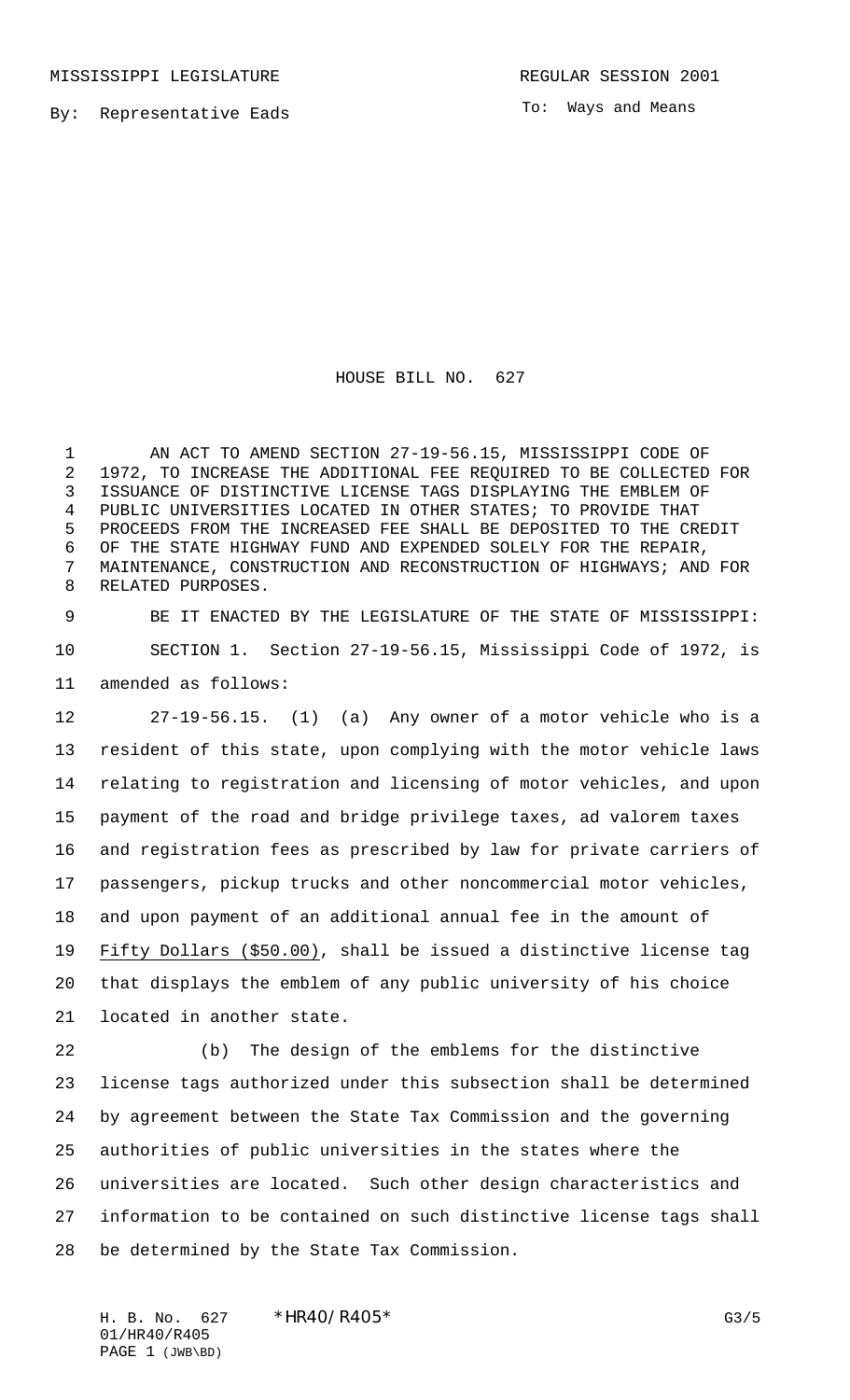(c) Application for the distinctive license tag authorized under this subsection shall be made to the county tax collector on forms prescribed by the State Tax Commission. The application and the additional fee, less Two Dollars (\$2.00) to be retained by the tax collector, shall be remitted to the State Tax Commission within seven (7) days of the date that the application is made. The portion of the additional fee retained by the tax collector shall be deposited into the county general fund.

 (d) The State Tax Commission shall deposit all fees that it receives under this subsection into the State Treasury on the day received. At the end of each month, the State Tax Commission shall certify the total fees collected under this section to the State Treasurer who shall distribute such collections as follows:

 (i) Twenty-five Dollars (\$25.00) of the additional fees collected from each distinctive license tag issued under this subsection shall be distributed to the World War II Veterans Memorial in Washington, D.C. However, when the amounts distributed to the World War II Veterans Memorial reaches an aggregate amount of One Hundred Thousand Dollars (\$100,000.00), then Twenty-five Dollars (\$25.00) of such additional fees shall be deposited into the State General Fund.

 (ii) One Dollar (\$1.00) of each additional fee collected on distinctive license tags issued pursuant to this section shall be deposited into the Mississippi Fire Fighter's Memorial Burn Center Fund created pursuant to Section 7-9-70.

H. B. No. 627 \* HR40/R405\* 01/HR40/R405 PAGE 2 (JWB\BD) (iii) Twenty-two Dollars (\$22.00) of each additional fee collected on distinctive license tags issued pursuant to this section shall be deposited to the credit of the State Highway Fund to be expended solely for the repair, maintenance, construction or reconstruction of highways. (2) A regular license tag must be properly displayed as required by law until replaced by a distinctive license tag under